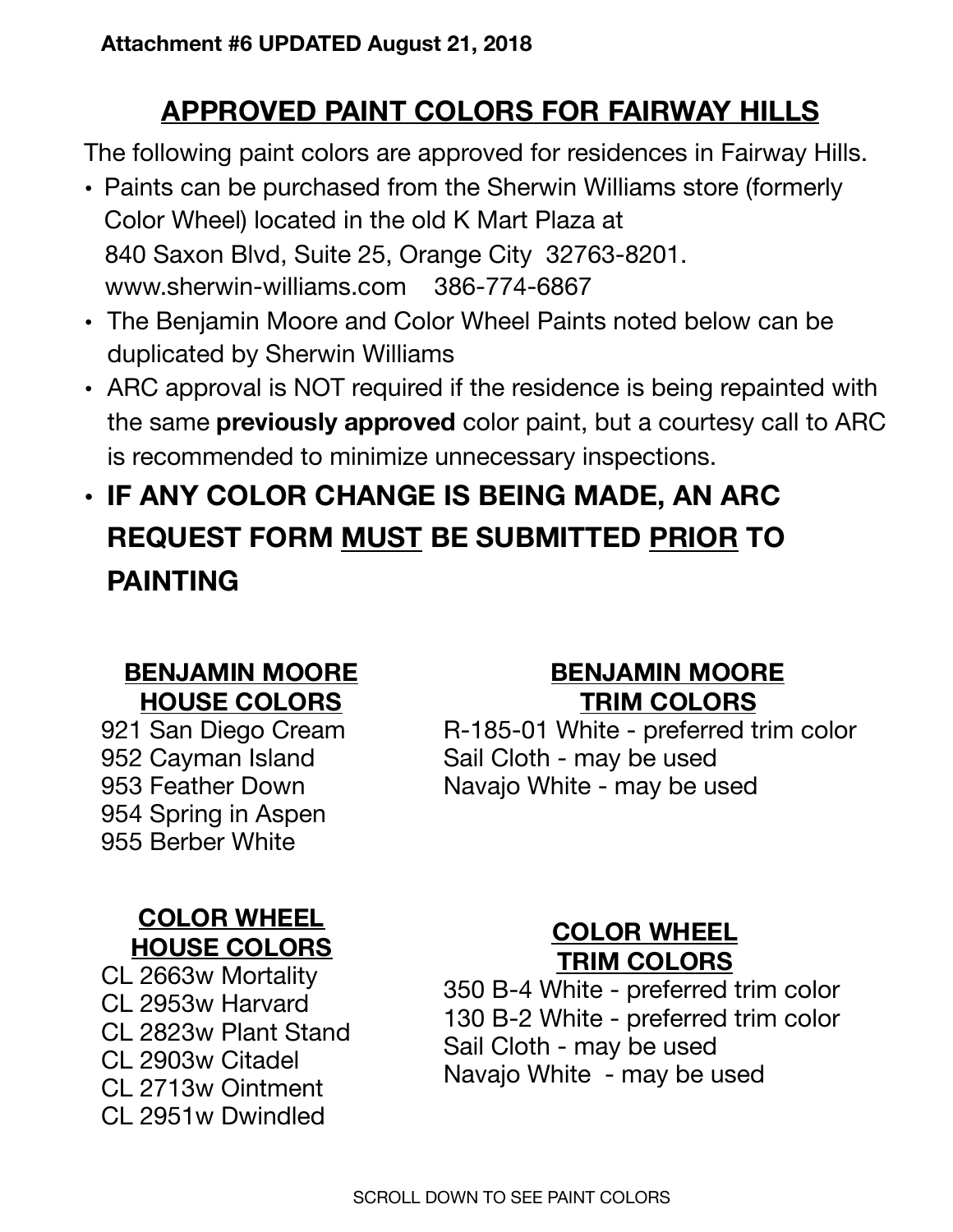| 921 SAN DIEGO CREAM | 952 CAYMAN ISLAND | 953 FEATHER DOWN                                                                                                            |
|---------------------|-------------------|-----------------------------------------------------------------------------------------------------------------------------|
| 954 SPRING IN ASPEN | 955 BERBER WHITE  |                                                                                                                             |
| CL 2663W MORTAL     | CL 2713M OINTMENT | <b>CL2823W PLANT STAND</b>                                                                                                  |
| CL 2951W DWINDLED   | CL 2953W HARVARD  | CL 2903W CITADEL<br><b>CANNOT FIND THIS</b><br>COLOR ON THE<br><b>INTERNET</b><br><b>WILL CONTACT PAINT</b><br><b>STORE</b> |